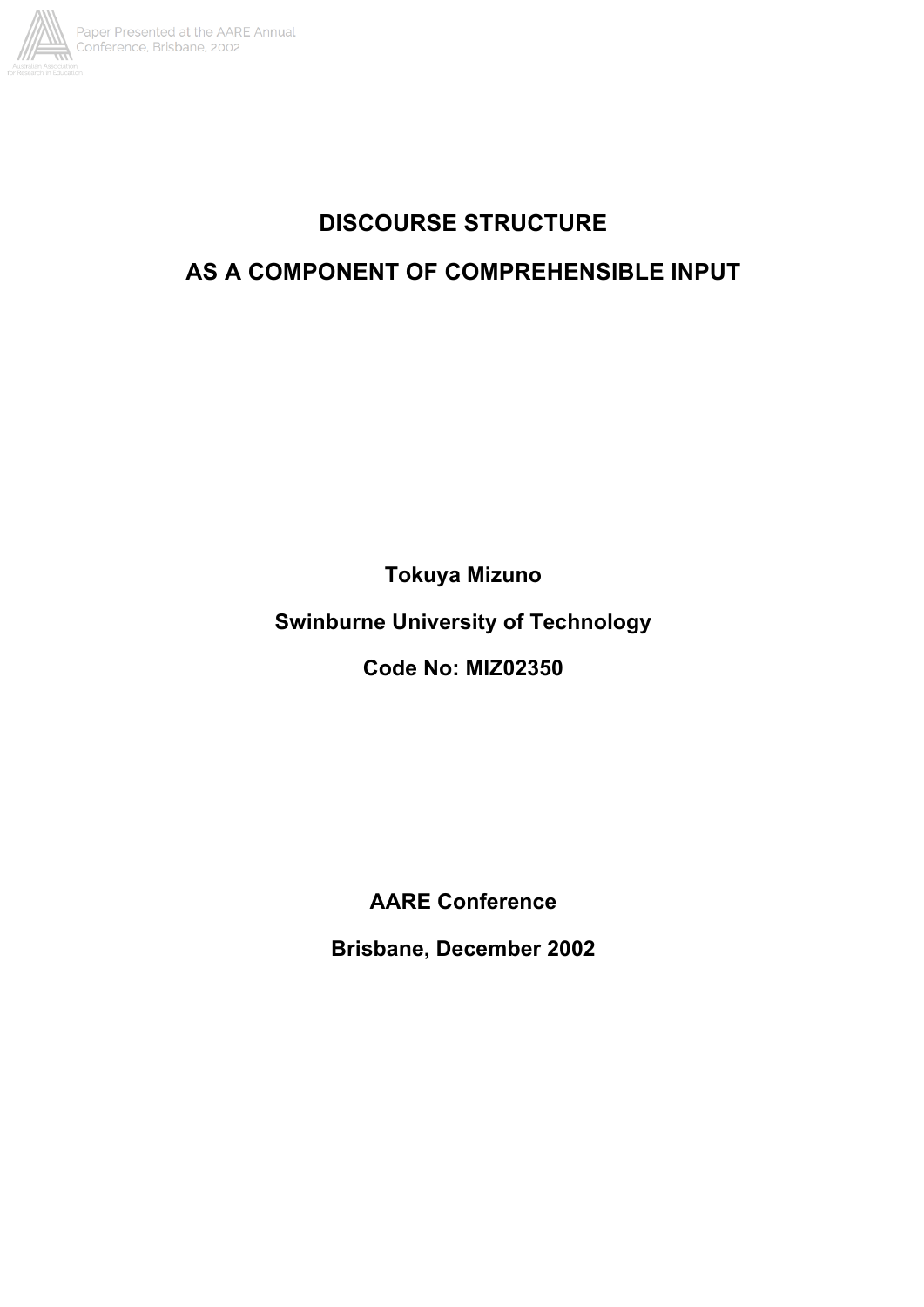

- Abstract -

Since 1980s when Krashen (1982) first began to advocate the importance of comprehensible input in foreign language teaching, a substantial body of research has emerged to substantiate his claim. To date, the importance of comprehensive input has been attested to by numerous researchers investigating pedagogical strategies in a variety of teaching/learning environments, eg ESL classroom in Japan (Mizuno,1998), Spanish language classes in USA (Steele and Johnson, 2000), etc. Discussions of the latest pedagogical theories (eg Gillford and Mullaney,1999; Krashen, 2000) also focus on the importance of teacher input in the classroom. However, on the premise that language is being learnt primarily for the purpose of communicating with native speakers of that language outside the classroom, it is important to put the efficacy of classroom teaching/learning to the test. With this aim in view, this paper compares discoursal strategies of two speakers of Japanese interacting informally with a group of intermediate level learners of Japanese. The data are analysed for discourse features that aid learners' comprehension and ability to maintain conversation, in other words the desired comprehensible input on the discourse structure level.

### **INTRODUCTION**

Since 1980s when Krashen (1982) first began to advocate the importance of comprehensible input in foreign language teaching, a substantial body of research has emerged to substantiate his claim. In most cases language learning occurs in the confines of the classroom and learners have only a limited opportunity, if any at all, of interacting with speakers of the target language in "natural" situations. The importance of the language teachers' role in providing an the right input and serving as a model has to be emphasized (Lightbown,1991). In recent years, the importance of comprehensive input has been attested to by researchers investigating pedagogical strategies in a variety of teaching/learning environments. For instance, Mizuno (1998) discussing teaching strategies in an ESL classroom in Japan, outlines a number of ways in which provision of comprehensible input contributes to language learning. Gillford and Mullaney (1999) in their discussion of pedagogical theories also attest to the importance of comprehensive input as a facilitator of learning. Steele and Johnson (2000) discussing video-based, primary school level Spanish language program, also find that comprehensible input provided through videos, games and songs played an important role in facilitating language acquisition. Cummins (2001) in his paradigm for academic language learning emphasizes the importance of focusing instruction on facilitating learners' ability to process comprehensible input. Krashen (2000), continuing to support his comprehensible input theory, states very clearly that language can be acquired outside the target language environment, even without formal instruction, providing that the learners are exposed to comprehensible input.

The above are but a few examples cited here to illustrate the general growth of academic interest in comprehensive input theories and the emphasis placed by research on the role of the teacher as the main provider of the required input. However, accepting the premise that language is being learnt primarily for the purpose of communicating with native speakers of that language, it is important to put the efficacy of classroom learning to the test.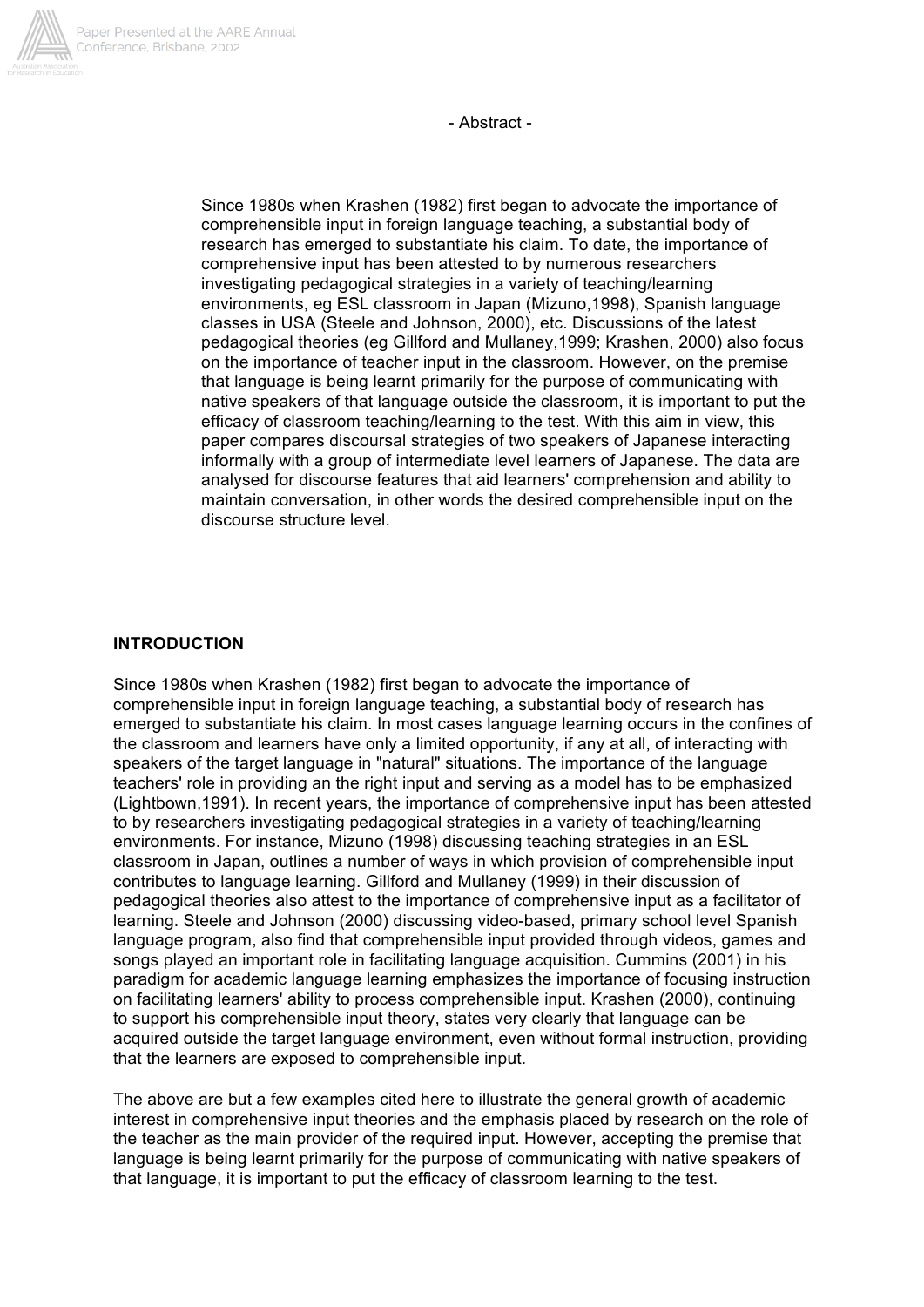

With this aim in view, this paper extends the findings of research on native speaker (NS)language learner (LL) interaction presented at the AARE conference in 2001. The configurations of the situation are the same in terms of the setting, purpose of interaction and participants.

However, while the 2001 paper compared NS-LL communication strategies in terms of lexical choices they made, this paper focuses on the discoursal structure of NS contribution to the interaction and discusses the difference between two NS subjects in terms of provision of comprehensible input.

## **DATA**

The two native speakers whose discourse structure is analysed here for comprehensible input are both male, coded NS1 and NS2. NS1, aged between 60-65 years, has been a teacher of Japanese at tertiary level for over 30 years. He has resided in Australia for approximately the same length of time and, therefore, has a good command of English and, being an applied linguist, is fully conversant with the theoretical and practical aspects of foreign language teaching. NS2 is also aged between 60-65 years and, prior to his retirement, taught Japanese history at secondary level in Japan. Unlike NS1, he is only a visitor to Australia and has never resided outside his home country. Not being a language teacher, he has little knowledge, if any, of language teaching pedagogy and his competence in English is rather low.

The purpose of inviting the two NSs to participate in this research project was to acquire data for the analysis of language teacher-led and layman-led conversations with the view of comparing the efficacy of their individual versions of comprehensible input. To maintain the desired naturalness of interaction, the conversations were allowed to evolve spontaneously without any specific guidelines for the NSs for choosing the topics.

The two separate interactions involving the same small group of intermediate-level language learners took place in an informal setting and each was of approximately 40 minutes duration. Both interactions were video-taped and the texts were subsequently ranscribed in a modified Hepburn system of romanisation

The methodology adopted for comparing the discoursal features of NS speech is a qualitative evaluation of the data, supported by tables and graphs showing the distribution of speech acts per NS participant.

#### **ANALYSIS OF DATA**

For purpose of analysis the relevant data excerpted from the video-tape are categorised, in the first instance, into turns. The term 'turn', as used here, denotes an utterance or an uninterrupted sequence of utterances, produced by a single speaker (Sacks, Schegloff and Jefferson, 1974). To start with, two categories of turns are examined: questions and statements.

| Speaker         | Questions | <b>Statements</b> | Miscellaneous | Total |
|-----------------|-----------|-------------------|---------------|-------|
| NS <sub>1</sub> | 98        | 30                | 56            |       |

## **Table 1.1 Distribution of turns**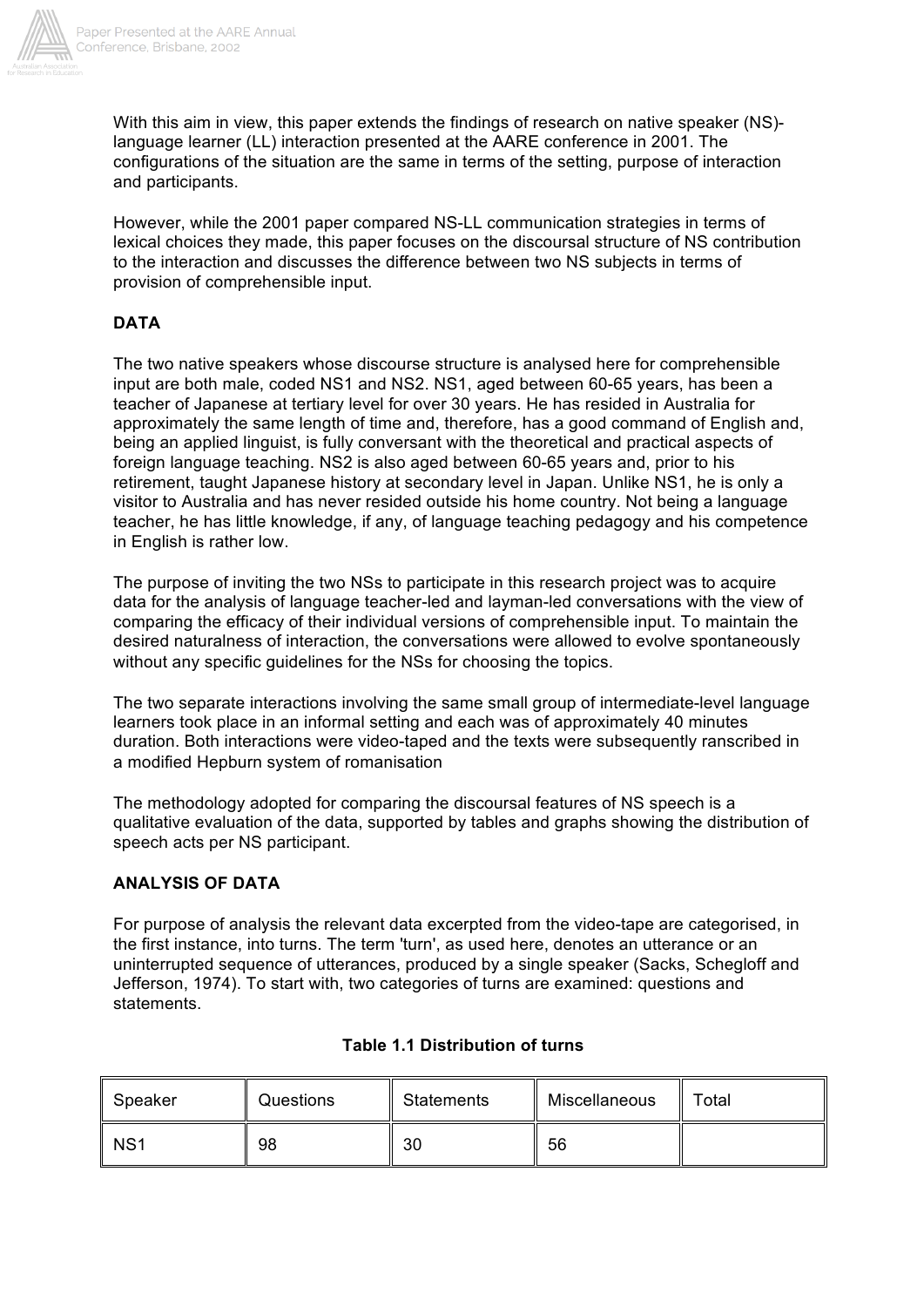

|                 | 53.3%  | 16.3% | 30.4% | 100% |
|-----------------|--------|-------|-------|------|
| NS <sub>2</sub> | -47    | 55    | 10    | 112  |
|                 | 41.9.% | 49.1% | 8.9%  | 100% |

Information tabulated above indicates a great deal of difference between the two speakers in the way they structured their respective discourses. The data show that approximately half of NS1's turns were questions (53.3%), with statements accounting for only 16.3%. In the NS2's discourse, on the other hand, questions and statements are more evenly (49.1%) distributed. Another point of difference, which will be discussed later, is shown by the percentage figures in the miscellaneous category.

| Speaker         | Display | Referential | Total |
|-----------------|---------|-------------|-------|
| NS <sub>1</sub> |         | 98          | 98    |
|                 | $0\%$   | 100%        | 100%  |
| NS <sub>2</sub> |         | 47          | 47    |
|                 | $0\%$   | 100%        | 100%  |

## **Table 1.2a - Type of questions**

As shown in Table 1.2a, all questions asked by the NSs were referential questions. An expected result as the interaction was not a formal classroom event but a conversation about various matters unrelated to structured classroom dialogues. This result supports the findings of Long and Sato (1983) who found, in their analysis of six ESL lessons to adults in the United States, that the dominant type of questioning used by the teachers in the classroom was display questioning, while referential questions occurred mostly in nonclassroom settings.

|  | Table 1.2b - Distribution of Open-ended and Closed Questions |  |  |
|--|--------------------------------------------------------------|--|--|
|--|--------------------------------------------------------------|--|--|

| Speaker         | Closed | Open-ended | Total |
|-----------------|--------|------------|-------|
| NS <sub>1</sub> | 35     | 63         | 98    |
|                 | 31%    | 69%        | 100%  |
| NS <sub>2</sub> | 26     | 21         | 47    |
|                 | 55.3%  | 44.7       | 100%  |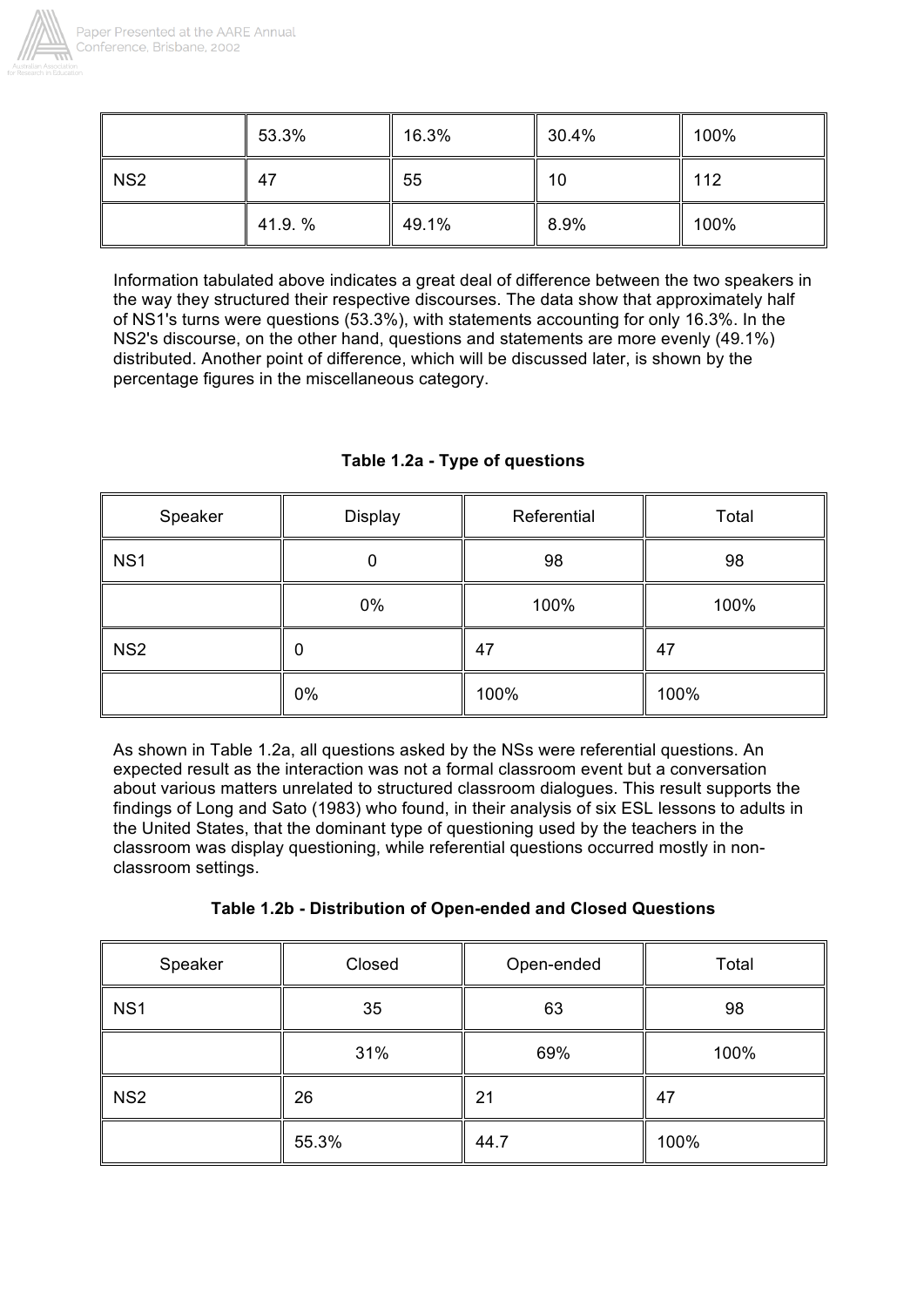

Information listed in Table 1.2b shows a difference between the two speakers in regard to the type of questions. NS1, within the referential type questions, appears to have favoured open ended questions (approximately 70%), that is questions requiring provision of information rather than questions referred to by Hatch (1978:419) as "or-choice" questions, many of which elicit only yes/no answers. Distribution of closed and open-ended questions, in NS2 data, on the other hand, indicates that more than half of the questions he did ask (55.3%) were questions requiring only a yes/no answer. The difference in this aspect of the two NSs' communication strategies is an important one. It shows the skilful orchestration of the conversation by NS1 whose question-based discourse encouraged, or even forced, active participation of the LL group. Conversely, NS2's strategy of relying on statements and closed questions could not have been very productive in terms of encouraging LLs participation as 'yes/no' answer is an effective conversation stopper.

Having established the way NS1 and NS2 used questions within their respective conversations, the next step was to look at how they handled the question routines: did they address a series of questions to the whole group or individually? Were their questions comprehensible to the listener/s or did they have to modify these in some way and, if, so, what form did these modifications take? To evaluate the two strategies in this respect, the questions they asked are examined in terms of "initial", "modified" and "repeated" categories.

The term "initial" refers to all questions that the NSs directed to the LLs, either singly or as a group. This category includes also repeated/rephrased questions addressed to a different listener. In other words, questions in which rephrasing or repetition were not used for clarification purposes.

The term "modified" denotes all questions which failed to produce an answer and which NS1 or NS2 repeated in a modified form.

The term "repeated" refers to all occurrences where the initial question was repeated verbatim to the same listener.

| Speaker         | Initial | Modified | Repeated | Total |
|-----------------|---------|----------|----------|-------|
| NS <sub>1</sub> | 68      | 30       | 0        | 98    |
|                 | 69.4%   | 30.6%    | 0%       | 100%  |
| NS <sub>2</sub> | 27      | 20       | 0        | 47    |
|                 | 57.4%   | 42.6%    | 0%       | 100%  |

## **Table 1.2c Categories of Questions**

As can be seen from the tabulated information, 68 (69.4%) of the 98 questions asked by NS1 did not require modification to be understood by the LLs. In other words, NS1 asked questions which he anticipated LLs would be able to answer. He did this by using basic common-usage vocabulary and concentrating on topics generally covered early in Japanese language programs. Furthermore he asked the same question to all students in turn so that, while one LL was answering, the others could use his answer as a paradigm for their own responses**.** For instance, NS1 asked a general question why the LLs were studying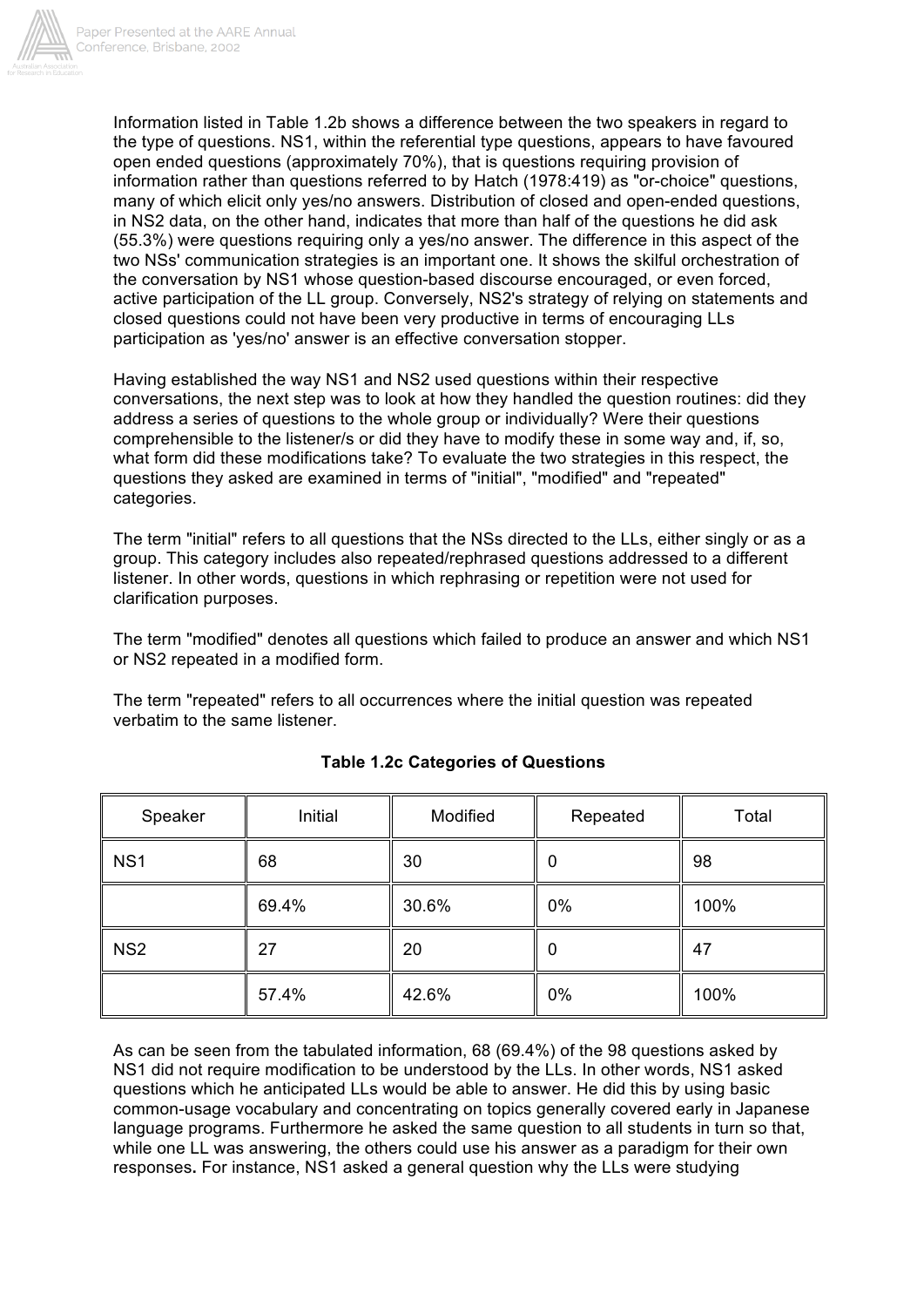

Japanese. One of them answered that he wants to work in Japan. NS1 immediately followed with another question, expanding the topic of working in Japan by asking about the type of work he would like to do.

NS1: *Ja, LLsan wa nihon ni itte donna shigoto o shitai n desu ka*?

(Well, what sort of job would you like to do in Japan)

LL: *Ee, ee, oosutoraria, ah, ninenkan ni komyunikeeshon o shigoto desu*.

(Ah, ah, in Australia, ah, I worked in communications for two years)

NS1, after asking a few more pertinent questions to the same LL, to expand the topic of working in the communications field, turned his attention to the other LLs and repeated the question about work in Japan, to the LL who was first to respond.

NS1: *Aa, aa, LL san wa? LL1 san wa?*

(Ah, ah, how about you LL3? LL1?)

LL: *Hai.*

(Yes.)

NS1: *Nihon e itte donna shigoto o shitai desu ka?*

(What sort of job would you like to do in Japan?)

Similarly to the conversation segment with this LL, NS1 then expanded the topic of working in Japan by a series of pertinent questions directed to other LLs repeating the same question routine.

As mentioned previously, NS1 adopted the strategy of repeating the same question to each LL in turn to facilitate LLs responses and thus maintain a fairly steady pace of conversation.

According to Chaudron (1988:132) rephrasing is a useful strategy in promoting comprehensibility. While repetition of questions does not seem to solve a problem of noncomprehensible input, modification of questions to improve comprehensibility can be considered as an eventual aid to the learner. It follows, therefore, that to enable learners to understand a question, a right sort of modification, by way of subsequent rephrasing, is necessary to make the question comprehensible and answerable by the learner.

In the instances when the strategy of asking similar questions to all the LLs in turn failed, NS1 rephrased the questions to overcome the comprehension problem. Thirty (30.6%) questions out of 98 had to be modified in some way. NS1 appears to have been very adept in this regard. For instance, talking with a LL about his Japanese friend, NS1 asked how the two have met: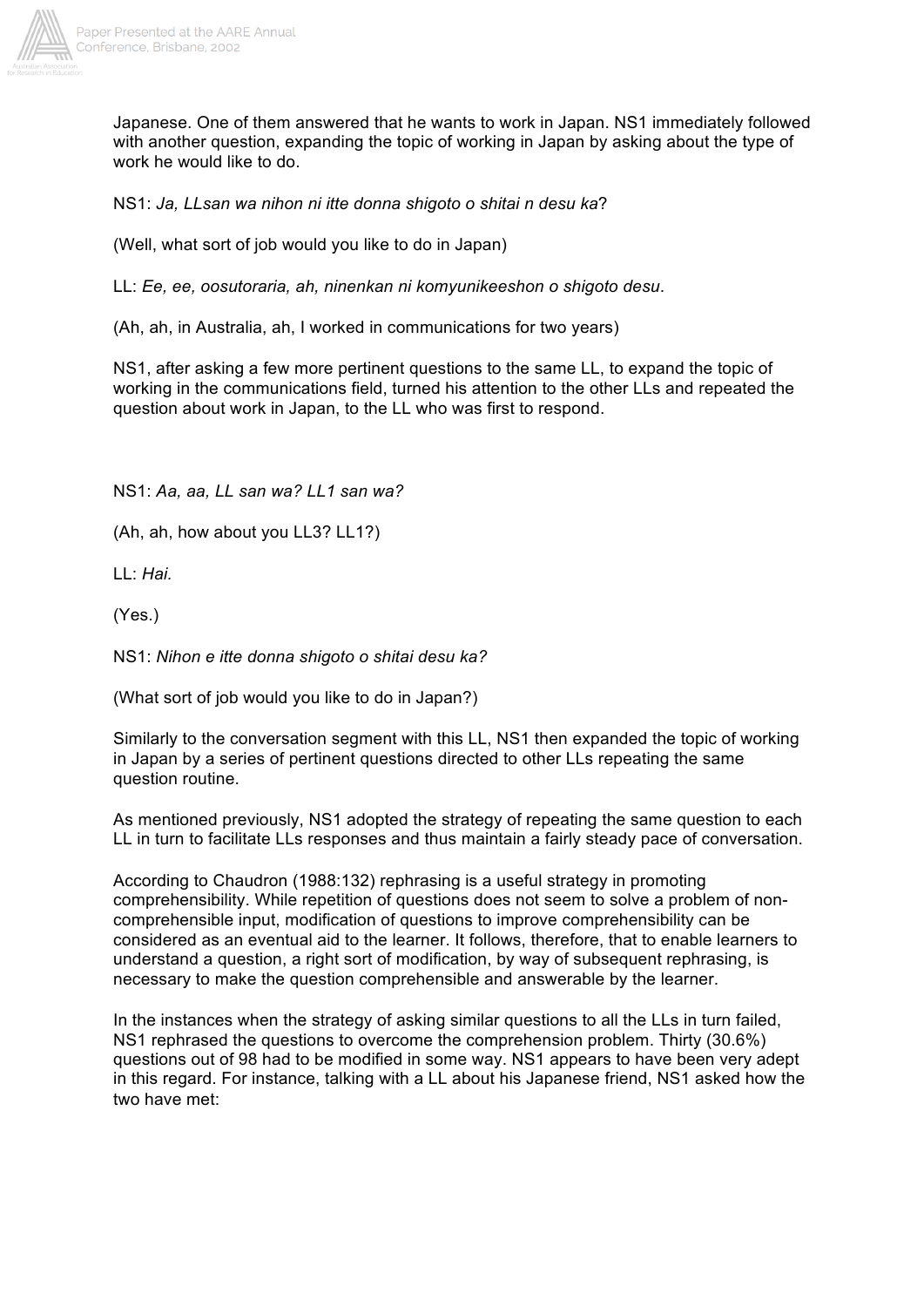

NS1: *Sono tomodachi wa doo shite mitsuketa n desu ka......doo yuu fuu ni shite....*

(How did you find this friend.... In what way....?)

LL Ahm.

NS1: *Dare no intorodakushon desu ka*.

(Who introduced you?)

Since the sentence: *Sono tomodachi wa doo shite mitsuketa n desu ka......doo yuu fuu ni shite* (How did you find this friend... In what way....?) seemed to present a comprehension problem to LL, NS1 rephrased the question to a lexically and syntactically simpler form: *Dare no intorodakushon desu ka* (Who introduced you?). Not only is the second sentence much shorter and thus easier to process but its comprehensibility is aided by the inclusion of a loanword from English: *intorodakushon*(introduction)(Sanseido, 1987) instead of the Japanese word *shookai* (introduction).

NS2 also attempted to modify the non-understood questions. The information listed in Table 1.2c shows that 20 questions (42.6%) were modified in some way. However, in the process of modification, NS2 tended to include additional information which, inevitably, obscured the desired meaning and confused the listeners. For instance, in asking LLs how much time Australian students spend on study per day, NS2 used a colloquial expression *ichinchi* (one day). This confused the LLs who had not met the expression before in this particular context. The excerpt below illustrates the ensuing mis-communication problem.

> NS2: *Oosutararia no gakusei- tte no wa ichinchi dono kurai benkyoo suru n desu ka.*

(How long do Australian students study in one day?)

LL: *Ichinchi?*

(One day?)

NS2: *Ee, ichinchi. Tatoeba gakkoo ne......gakkoo de benkyoo suru igai ni.... tatoeba ie to ka apaato ni kaette... dono kurai benkyoo shimasu ka.*

(That's right. One day. For example school.... apart from school... for example, when you get back to your house or your flat.... how long do you study after you return home?).

LL: *Ah, ah, ah.. uh. Watashi wa ninensei desu.*

(I am a second year student.)

The problem word was, of course, *ichinchi*. Mis-communication occurred because the LL who requested clarification of the meaning of *ichinchi,* did so by merely repeating the word with a question intonation. Had he framed his request in an appropriate verbal structure (eg what does *ichinchi* mean or similar) the problem would not have arisen. *Ichinichi* (one day) is a very common word, well known to students even at the beginner level. Consequently, repetition of *ichinchi* as a question was undoubtedly taken by NS2 as a request for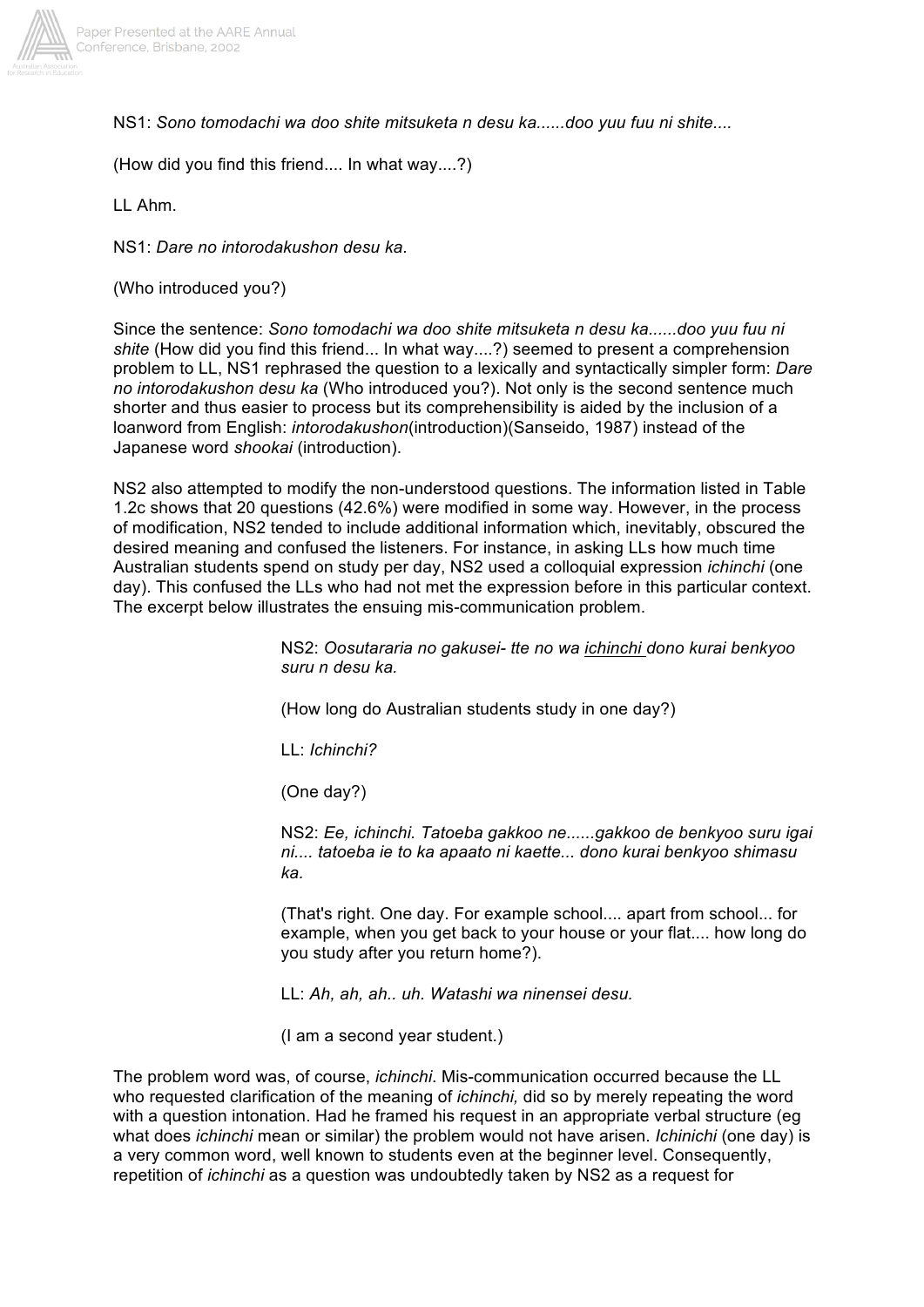

confirmation that he wanted to know how much study is done in one day. Therefore, instead of clarifying the meaning of*ichinchi*, NS2 attempted to make his meaning clearer by elaborating the content to such an extent that it became completely incomprehensible to the LLs.

Repetition of a question without any modification was not a communication strategy adopted by the NSs. They appear to have been well aware that simply repeating a question would not be a particularly productive move if, for lack of vocabulary, etc., the LLs failed to comprehend the meaning in the first place. This is consistent with the findings of the research on ESL classroom interaction, undertaken by White and Lightbown (1984), which have shown that the success rate of students responding to repetitions of unaltered questions was quite low, lower often than the rate of response to questions asked only once. Similarly, Chaudron's (1983) research, also conducted in an ESL classroom, indicates that repetition of the same non-understood question does not promote a great amount of learners' production.

In summarising the "question" aspect of the NSs strategies, the most important finding to be pointed out is the difference between the two speakers in relation to utilisation of questions as a communication tool. NS1 displayed the ability to equally involve all participants in the conversation. He achieved this by directing a series of the same or very similar questions to each LL in turn. This, in turn, elicited a considerable amount of meaningful response from the LLs. He also used the strategy of rephrasing questions into a syntactically and/or lexically simpler form to provide a more comprehensible input for his listeners and, thus, facilitate language output. NS2 relied on the strategy of questioning to a much lesser extent. Moreover, he appears to have lacked the expertise in restructuring his utterances along lexical/syntactic simplification lines. Elaboration of content rather than lexical or syntactic substitution emerges as one of the characteristic features of his discourse.

As the next step, the NSs statement turns are examined within the parameters established for the questions segment.

| Speaker         | Initial | Modified | Repeated | Total |
|-----------------|---------|----------|----------|-------|
| NS <sub>1</sub> | 26      | 4        | 0        | 30    |
|                 | 86.7%   | 13.3%    | 0%       | 100%  |
| NS <sub>2</sub> | 43      | 12       | 0        | 55    |
|                 | 78.2%   | 21.8%    | 0%       | 100%  |

## **Table 1.3 Categories of Statements**

As shown in Table1.3 there were no occurrences of repeated statements in the data. The point to be commented upon here, before proceeding to the discussion of initial statements, are the low percentage figures for the 'modified' category. This can be explained by the fact that, unlike questions, statements do not necessarily demand a response and, thus, do not need to be fully understood by the listener/s to allow a conversation to proceed. An acknowledgement by means of a verbal or non-verbal signal usually suffices to indicate the listener's participation in the conversation, making it rather difficult for the speaker to know whether anything he had said was understood. Hence, the need for modification of statements is much lesser than in the case of questions.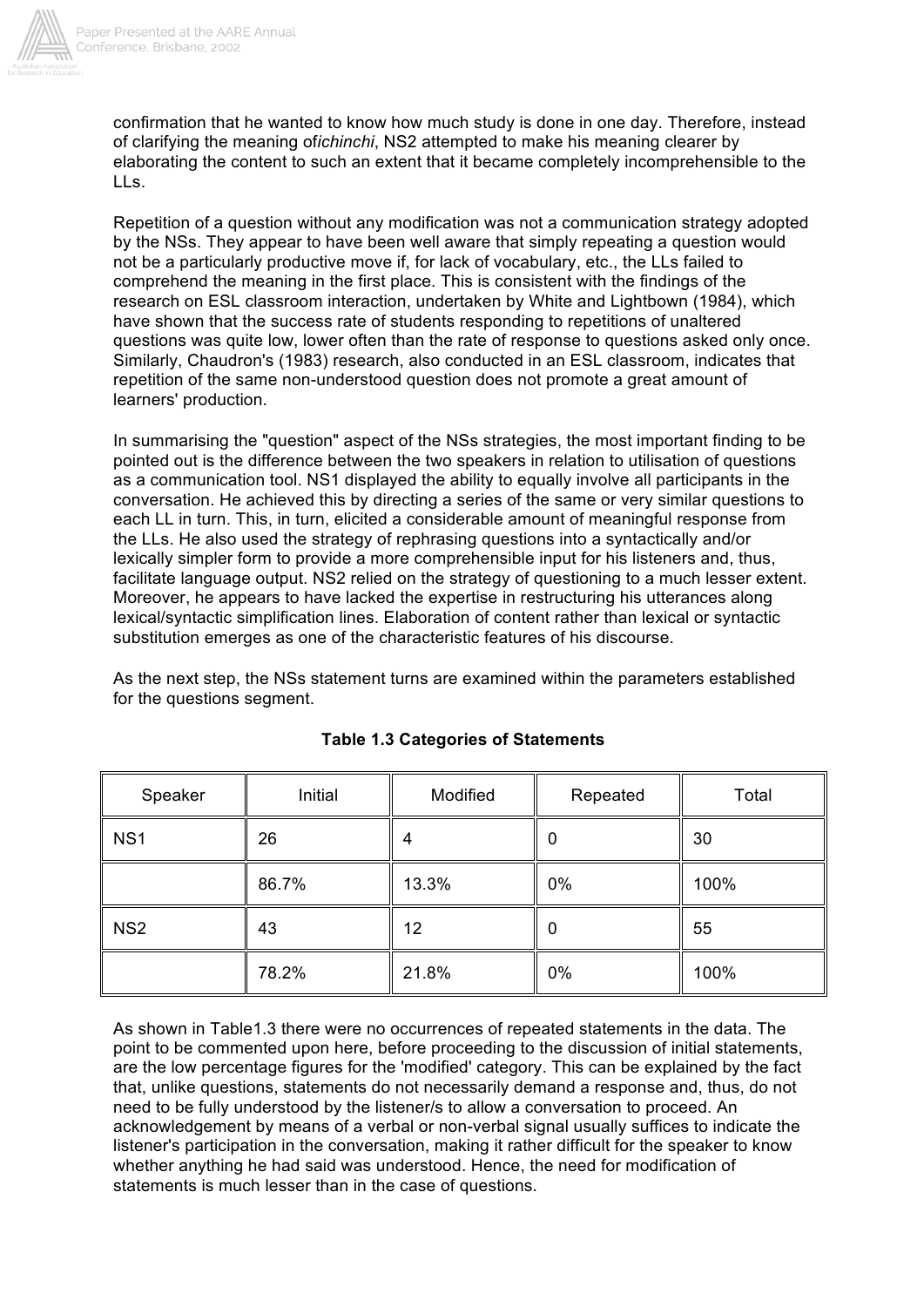

Regarding initial statements, although the information recorded in Table1.3 shows no significant difference between NS1's and NS2's speech in this respect, it has to be borne in mind that statements were the dominant discoursal feature in the NS2 data. Examination of the texts reveals that while NS2 tended to introduce topics with statements, NS1's statements occurred mostly as expansions of a topic, relevant to the information introduced by a LL's answer. For instance, to elaborate on information that a LL would like to work in a bank in Japan, NS1 expanded the topic by telling of a former student employed in such a position.

#### **Example:**

NS1: *Aa,* (name of a university) *no gakusei, sotsugyoosei,* (name of a university) *de nihongo o benkyoo shite, sore kara nihon no ginkoo de hataraite iru hito ga imasu ne.*

(Ah, a student of (name) university, a graduate, there is a person like this who studied Japanese at (name) university and is now working for a Japanese bank in Japan)

#### LL2: *Hai. Hai.*

The example cited above, in particular LL's response of *hai, hai* seemingly (or truly) acknowledging comprehension of the information about the ex-Japanese student working in a Japanese bank, explains in a sense the relatively few instances of modification (4 - 13.3%) in NS1 data. Furthermore, since the above statement was merely an incidental adjunct to the main topic of LL wishing to work in a Japanese bank, the conversation could proceed irrespective of whether this was understood by the LLs or not.

This was not the case, however, in regard to the statements made by NS2. For instance, at one stage of the conversation, NS2 introduced the topic of Japanese architecture by using a picture of the Himeji castle hanging on the wall as a starting point. Although it appears that the words he used were not within the range of the LLs vocabulary, they seemed to understand the general context as evidenced by the effort made by them to continue the topic. One of them did this by introducing a single key word *otera*(temple). NS2 then proceeded to elaborate on the topic as shown below.

#### **Example:**

NS2: *Otera mo ne.. ookii no ga arimasu.*

( Temples also... there are big ones)

 $11 \cdot l/n$ 

NS2: *Nihon de ookii otera-tte iu to sono Kyooto.. Nara in arimasu.*

(In Japan the large temples are in Kyoto and in Nara)

LL: *Un*

NS2: *Nara ni ano yuumeina daibutsu no haitta toodaiji-tte ne... Daibutsu ga aru... anoo ...otera wa sugoi ookii...zenbu nihon no baai wa ki de dekite imasu.*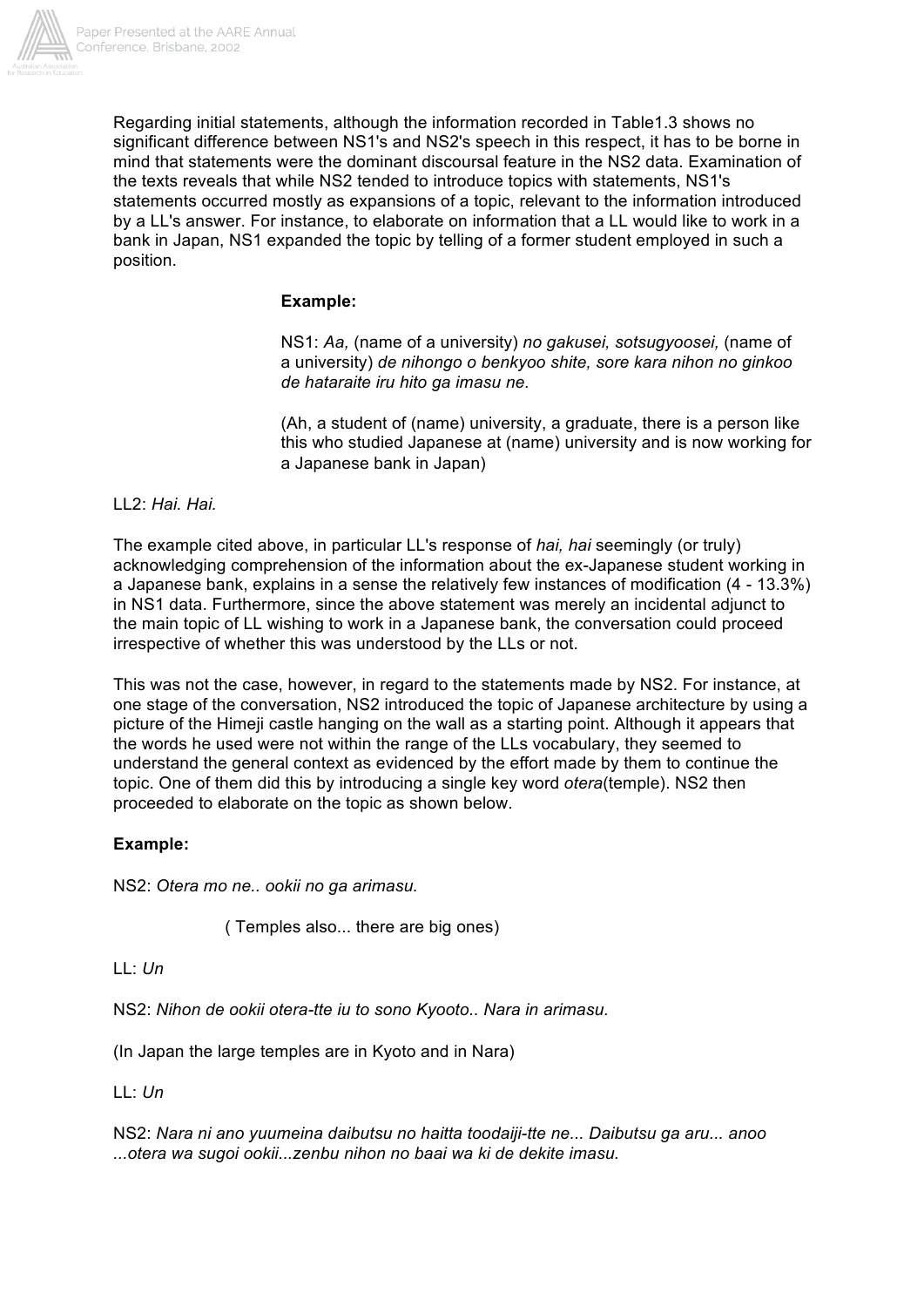

(The famous Todaiji temple housing the Great Buddha statue in Nara.... The one with the Great Buddha... a very large temple... like all of the temples in Japan it is made of wood)

LL *Un ...*

NS2: *Gojuu no too. Ne. Are wa otera ni arimasu. Kyooto ni ne.... yahari ikutsu ka arimasu.... gojuu no too. Un.*

(Five story pagoda. It is in a temple. In Kyooto.... indeed there are a number of them... five story pagodas.)

LL *Kireina.....*

(Beautiful....)

NS2: *Kirei desho.*

(Beautiful, isn't it.)

LLs: *Un.*

(Long silence)

As shown by the excerpt above, LLs contribution to the expansion of the topic was limited to "*aizuchi"* (*um* in this case) which, other than showing that the LLs were listening, gave no indication as to how much, if anything at all, they understood of what NS2 had said. NS2 valiantly kept on talking until the long period of silence after his last utterance made him realise that there will be no contribution from his listeners to the expansion of this particular topic and, as a consequence, he made another effort at maintaining the conversation by introducing a different topic.

The remaining category, labelled "Miscellaneous" includes turns referred to in the relevant literature as Interactional Modification Turns (Long 1983; Pica 1990), discussed below in terms of speech act sub-categories.

|                 | Feedback | Correction | Comp. Check | Clarification<br>Request | Total |
|-----------------|----------|------------|-------------|--------------------------|-------|
| NS <sub>1</sub> | 46       |            |             | 3                        | 56    |
|                 | 82.1%    | 12.5%      |             | 5.4%                     | 100%  |
| NS <sub>2</sub> |          |            |             |                          | 10    |
|                 | 70%      | 0%         | 20%         | 10%                      | 100%  |

## **Table 1.4 Miscellaneous Category (NS1 and NS2)**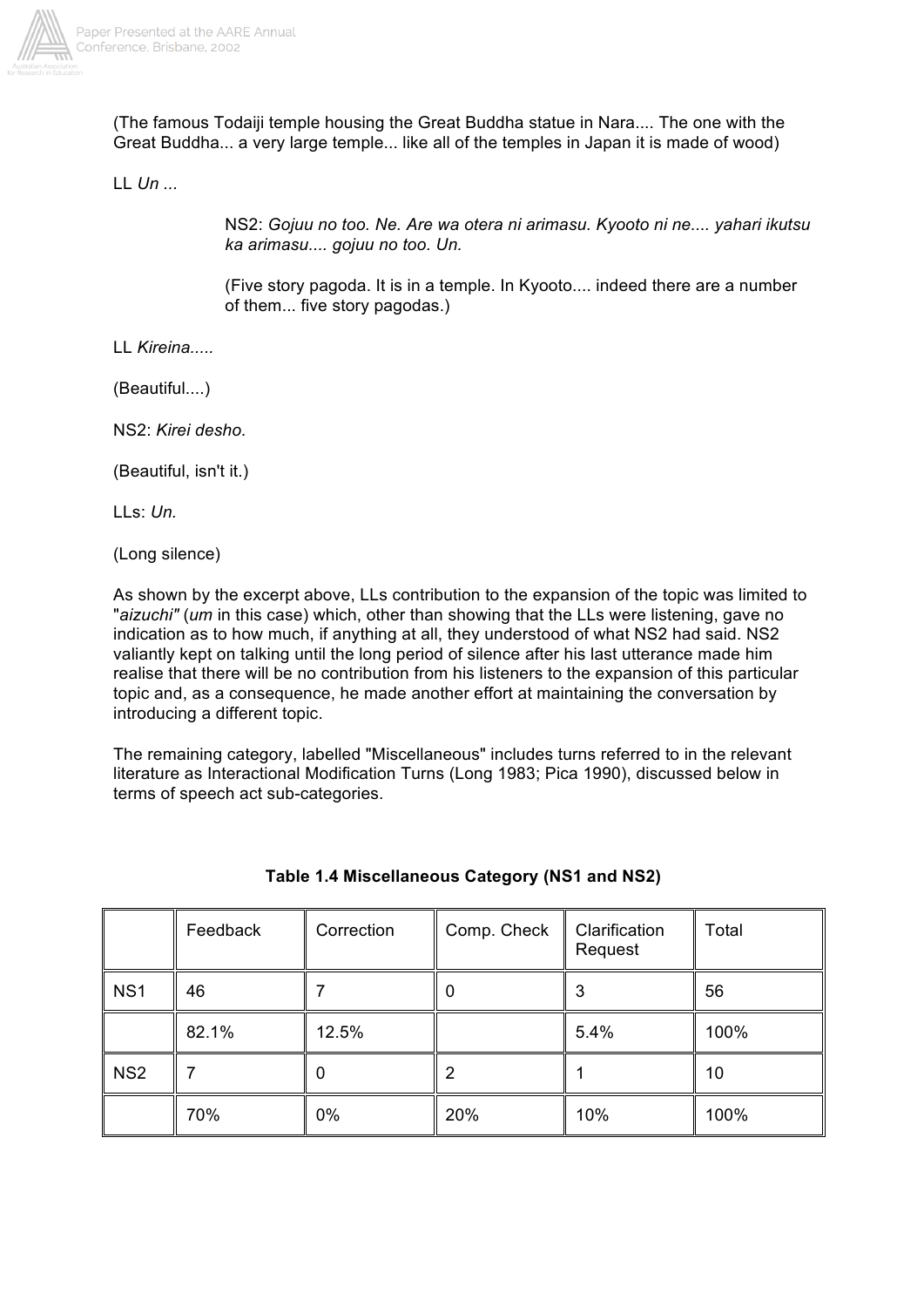

The terminology adopted for the four speech act sub-categories are as follows: "Feedback" refers to an utterance within a turn, or constituting a turn, used to confirm understanding of LL/s message and encouraging the LL(s) to continue speaking. "Correction" refers to provision of syntactically and/or lexically correct form as requested by the LL(s) or spontaneous repetition of LL(s) syntactically or lexically deviant message in a correct form. "Clarification Request" refers to all utterances or turns used by the NSs to elicit clarification of a LL(s) message they failed to understand. 'Comprehension checking' refers to turns with which NSs tried to ascertain that what they said was understood by the LL(s).

Distribution of the four speech act sub-categories, illustrated in Table 1.4, shows that both speakers included "feedback" in their respective strategies. In the NS2 data which included only 10 (100%) "miscellaneous" turns, "feedback" accounted for 70% of these turns. In the case of NS1, one of the characteristic features of his strategy was 'feedback' expressed through repetition of the salient content of the message. Fortyseven (82.1%) of the total of 56 "miscellaneous" turns are listed in this sub-category. The examples below illustrate this feature of NSs respective strategies:

## **Example: (NS1)**

LL: *Piano o hikemasu.*

(I can play the piano).

NS1: *Piano o hikemasu ka...hee*.

(You can play the piano...aaa)

#### **Example: (NS2)**

LL: *Ee... ah... un ..uhn .. uchi*

(Ahm .... a house).

NS2: *Uchi. Aa soo desu ka.*

(A house. Is that so).

Unlike the "feedback" feature, the fact that no 'correction' was found in the NS2 data and only 7 (22%) items were identified in the NS1 data suggests that both NSs most likely accepted a number of deviant utterances in preference to inhibiting LL(s) output by overt correction. Analysis of the video-tape for interaction with NS1 shows that, throughout the conversation, he appeared to be more concerned with understanding that the LLs were trying to say than with the grammatical accuracy of their responses. He accepted most of what they said, limiting his correction to supplying an appropriate item of vocabulary or, covertly, providing models of correct grammatical structures with which to express their ideas. In this way he focused his attention on expansion of topics rather than on the lexical/syntactic accuracy. For example, when one of the LLs was asked by NS1 about the type of work he would like to do in Japan, he answered that he would like to work for a trading company. This elicited the next question from NS1:

NS1: *Nani o uttari kattari shitai n desu ka.*

(What do you want to buy and sell)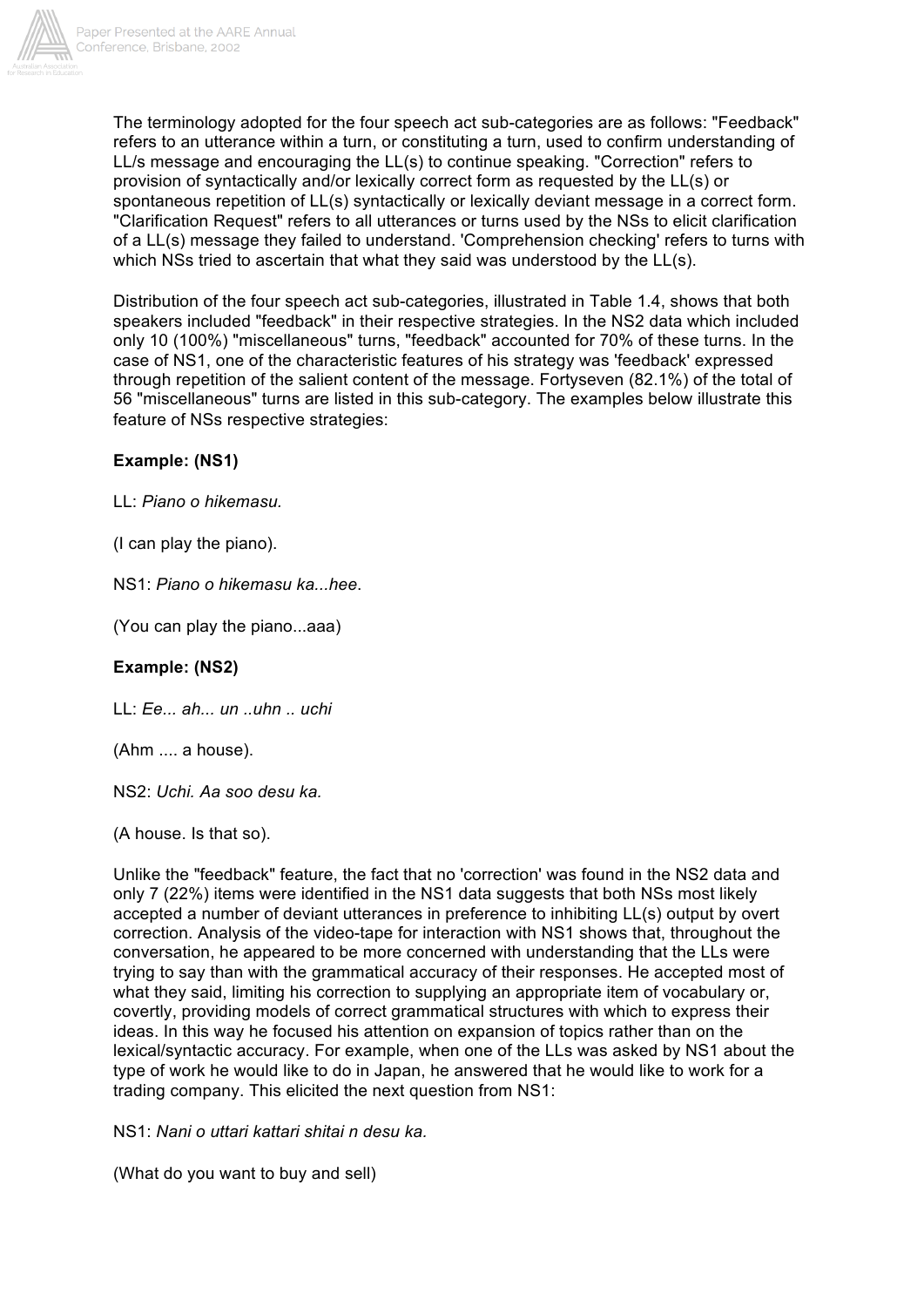

LL: *Kal... karenshi*

(Cur... currency)

NS: *Ah, okane ne*

(Ah, money isn't it?)

LL: *Okane... Okane*

(Money.... money.)

NS1: *Okane mo kaemasu ne.*

(One can buy money also, can't one?)

LL, having been asked what he would like to buy and sell, provided an answer irrelevant to the normal activities of trading companies, that is that he would like to trade in "currency". Despite the unexpected content of the message, NS1 accepted it and provided the needed vocabulary item, which he assumed the LL would know, that is*okane* (money) rather than the correct term *tsuuka* (currency). The term was known to the LL which allowed the topic to be expanded further by NS1 who tied it to his original question of "buying and selling" by the rather simplistic statement that one can buy money also.

In addition to aiding LLs by providing vocabulary items, which were comprehensible to them, NS1's strategy of topic expansion included also an occasional provision of models for correct grammatical structures. He achieved this by repeating LL(s) utterances in the appropriate format.

#### **Example:**

LL: *soni... soni... hatarakitai*..

(Sony... Sony... I want to work for Sony.)

NS1 *soni de hatarakitai*.

(You want to work for Sony)

As shown by the above example, the LL conveyed the message of wanting to work for Sony by using only the key lexical elements "Sony" and "want to work" without the particle *de* (at or for), an obligatory component in a correct grammatical structure. NS1, by repeating the phrase, unobtrusively provided the necessary correction.

There were no examples of comprehension checking turns in the NS1 data. This suggests that NS1 felt reasonably confident that his speech was comprehensible to the LLs. This suggests, in turn, that NS1 made a conscious effort to adjust his speech, syntactically and lexically, to the perceived competence level of the LL group. In the case of NS2, the two examples of comprehension checking found in the data suggest that at least at some stage of the conversation, NS2 felt the need to ascertain that what he was saying was being understood. For instance, speaking about traffic laws, NS2 felt the need to check LLs' comprehension of the key words *kootsuu shingoo*(traffic lights):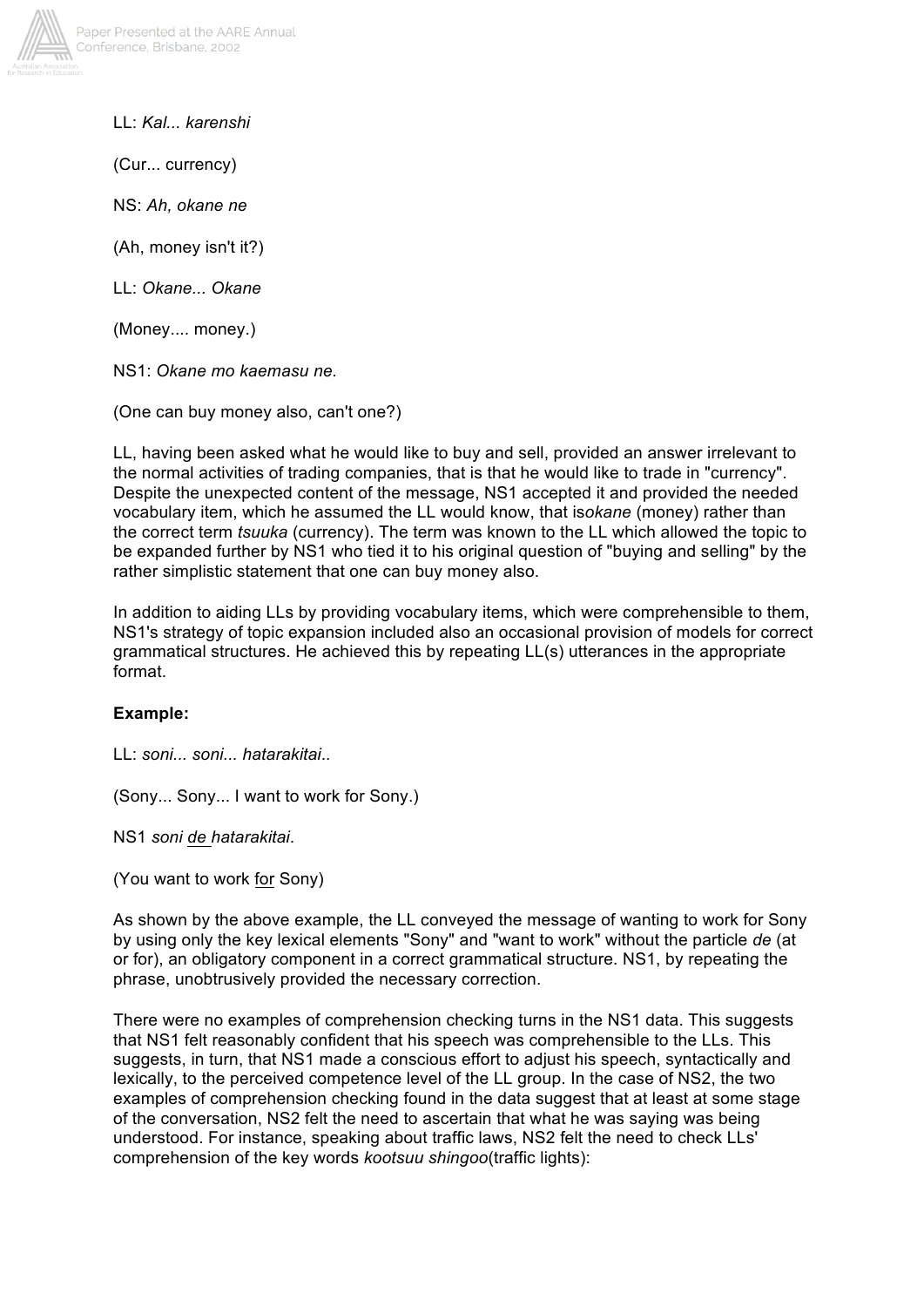

NS2: *Sore de ne....tatoeba ne...kootsuu shingoo arimasu ne.... kootsuu shingoo..wakarimasu ka.*

(So...for instance..there are traffic lights...do you understand traffic lights)

Similarly to comprehension checking, request for clarification were only a marginal feature of the communication strategies of the two NSs. Only two clarification requests were produced by NS1 and only one by NS2. Analysis of the text reveals that these were necessitated by the need to understand what the LLs were trying to say only at specific points of the respective interactions. Such clarification requests as were made, by either speaker, consisted of repetition of a non-understood word in the question intonation contour.

#### contour. **DISCUSSION**

Analysis of the discourse structure of NNs' speech, focusing particularly on questioning with some discussion also regarding statements and interactional modification turns listed in the "miscellaneous" category, reveals that there was a substantial difference between the communication strategies adopted by NS1 and NS2 respectively. This is particularly noticeable in the proportionate distribution of question turns in the two sets of data, with NS1 relying on this type of interaction to a much greater extent than NS2. Conversely, NS2 relied to a much greater extent on statements, often of substantial length and syntactic and lexical complexity. In the miscellaneous category, "feedback" turns were the favoured features of both strategies, with only a minimal proportion (or none) of other sub-category turns. Since it can be assumed that both speakers, wishing to communicate with their listeners, made appropriate modifications to their "native" speech in order to do so, the effectiveness or otherwise of these modifications can only be judge by analysing LLs rate and type of participation

Comparison of the LLs' contribution to their respective conversations reveals that a higher degree of comprehension was achieved in conversation with NS1 than with NS2. NS1's questions elicited immediate answers as well as a number of topic expansion turns. Furthermore, the proportion of speech acts such as clarification requests, etc. was relatively low. In the case of conversing with NS2, on the other hand, the highest percentage of LLs' turns was recorded for the "miscellaneous" category, including a high proportion of "asides" in English. This indicates that the LLs had to face a considerable comprehension challenge before communication with NS2 was achieved.

Undoubtedly the strategy adopted by NS1 in terms of discourse structure aided the provision of comprehensible input for this particular group of students. Utilising his language teaching expertise, he largely adhered to conversational classroom routines suitable for the language level of his interactors. Therefore, looked at from the classroom teaching perspective, NS1 strategy was a successful one in that it allowed the LL group to converse on simple, lexically and syntactically undemanding topics.

At the same time, however, conversation with NS1 did not provide the challenges that LL group experienced in interaction with NS2. The difficulty they found in maintaining conversation in Situation 2 should not be ascribed solely to NS2' communication strategy. In fact, Situation 2 can serve as a valuable pointer to what intermediate-level language learners might encounter in out-of classroom interactions with non-English speaking Japanese. What is needed, therefore, in structuring comprehensible input, is not only attention to lexical, syntactic and discoursal features but also to providing language learners with the necessary meaning-negotiation skills.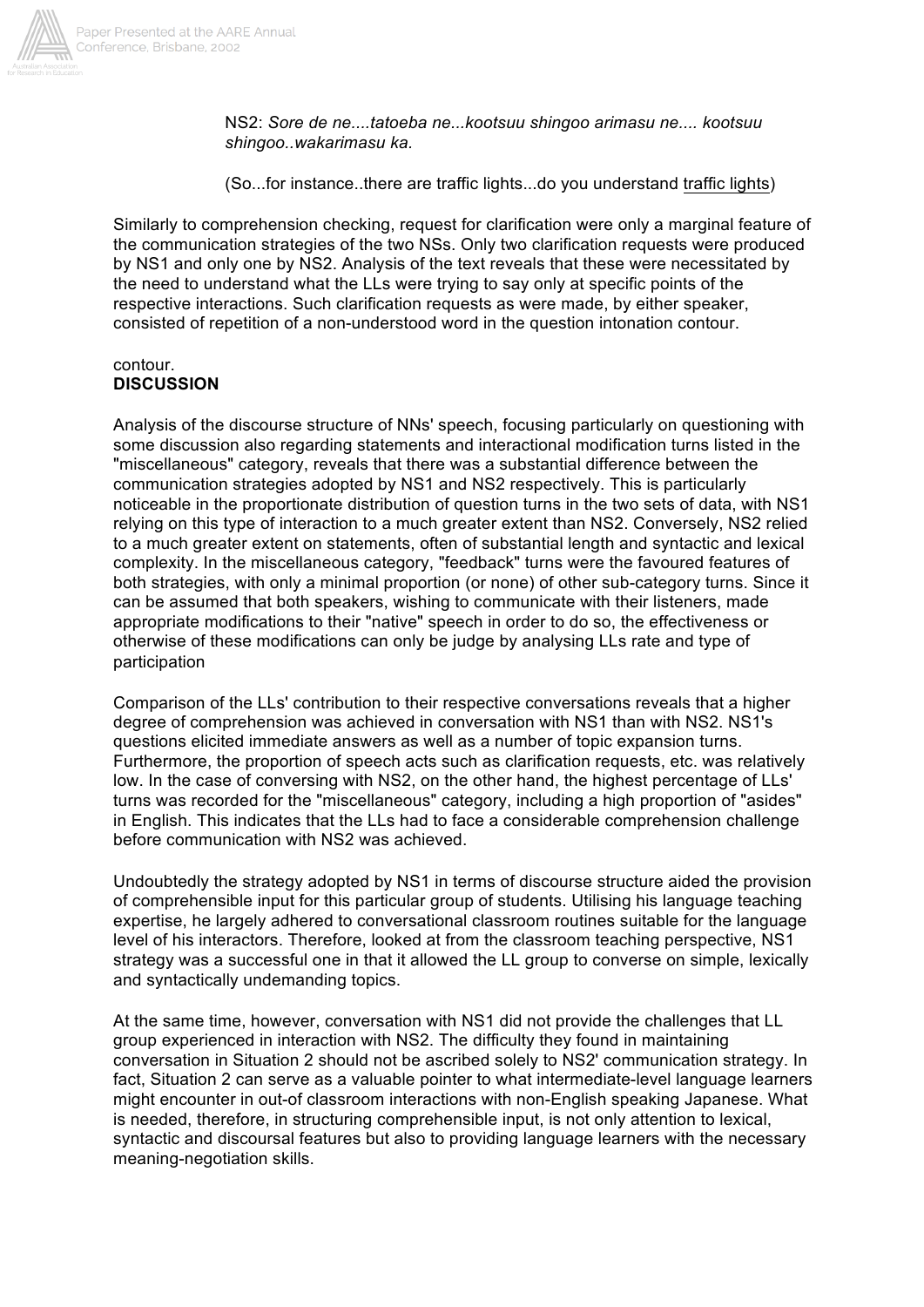

#### **REFFERENCES:**

Chaudron, C. 1988. **Second Language Classrooms: Research on teaching and learning:** p132, Cambridge:, Cambridge University Press

Chaudron, C.1983. *Simplification of input: topic reinstatements and heir effects on 2 learners' recognition and recall.* **TESOL Quarterly 17**: 437-458

Cummins, J, 2001. *Instructional Conditions for Trilingual Development.,* **International Journal of Bilingual Education and Bilingualism v4 n1**: p61-75

Gifford, C; Mullaney, J, 1999. *From Rhetoric to Reality: Applying the Communication Standards to the Classroom.,* **NECTFL Review n46** : p12-18, U.S.; Massachusetts

Hatch, E. M. 1978. *Discourse analysis and second language acquisition.* In Hatch, E. M. (Ed). **Second Language Acquisition: A Book of Readings.** 401-435. Rowley, Mass.: Newbury House

Kramsch and McConnell-Ginet (eds.) 1991.

Krashen, S, 2000 *What Does It Take to Acquire Language?*, **ESL Magazine v3 n3**: p22-23

Krashen, S. 1982. **Principles and Practice in Second Language Acquisition.** New York: Pergamon Press.

Lightbown, P. 1991. *Getting quality input in the second/foreign language classroom* in

Long, M and Sato, C. J. 1983. *Classroom Foreigner Talk Discourse: Forms and Functions of Teacher's Questions.* In H. Seliger & M. Long (Ed.) **Classroom Oriented Research in Second Language Acquisition** 268-85, Rowley, Massachusetts Newbury House **Publishers** 

Mizuno, M, 1998. *The Usefulness of Bilingual Sentence Analysis.,* **Kanagawa University Studies in Language n20**: p105-14, Japan

Neustupny, J. V. 1987**. Communicating with the Japanese**. Tokyo: Japan Times

Pica, T. 1990. *Making Input Comprehensible: Do Interactional Modifications Help?* **Penn Working Papers in Educational Linguistics** v2 n1 121-145

Sacks, H., E. Schegloff and G. Jefferson, 1974 *Some orderly aspects of overlap in natural conversation.* **Tilberg Papers in Language and Literature 23.**

Sanseido. 1987. **CONCISE GAIRAIGO JITEN.** Tokyo: Sanseido Press

Steel, E; Johnson, H, 2000. *Espanol para ti: A Vide Program That Works.*, **Learning Languages v5 n3**: p4-7

White, J. and Patsy M. Lightbown. 1984. *Asking and answering in ESL classes.* **Canadian Modern Language Review 40**: 228-244